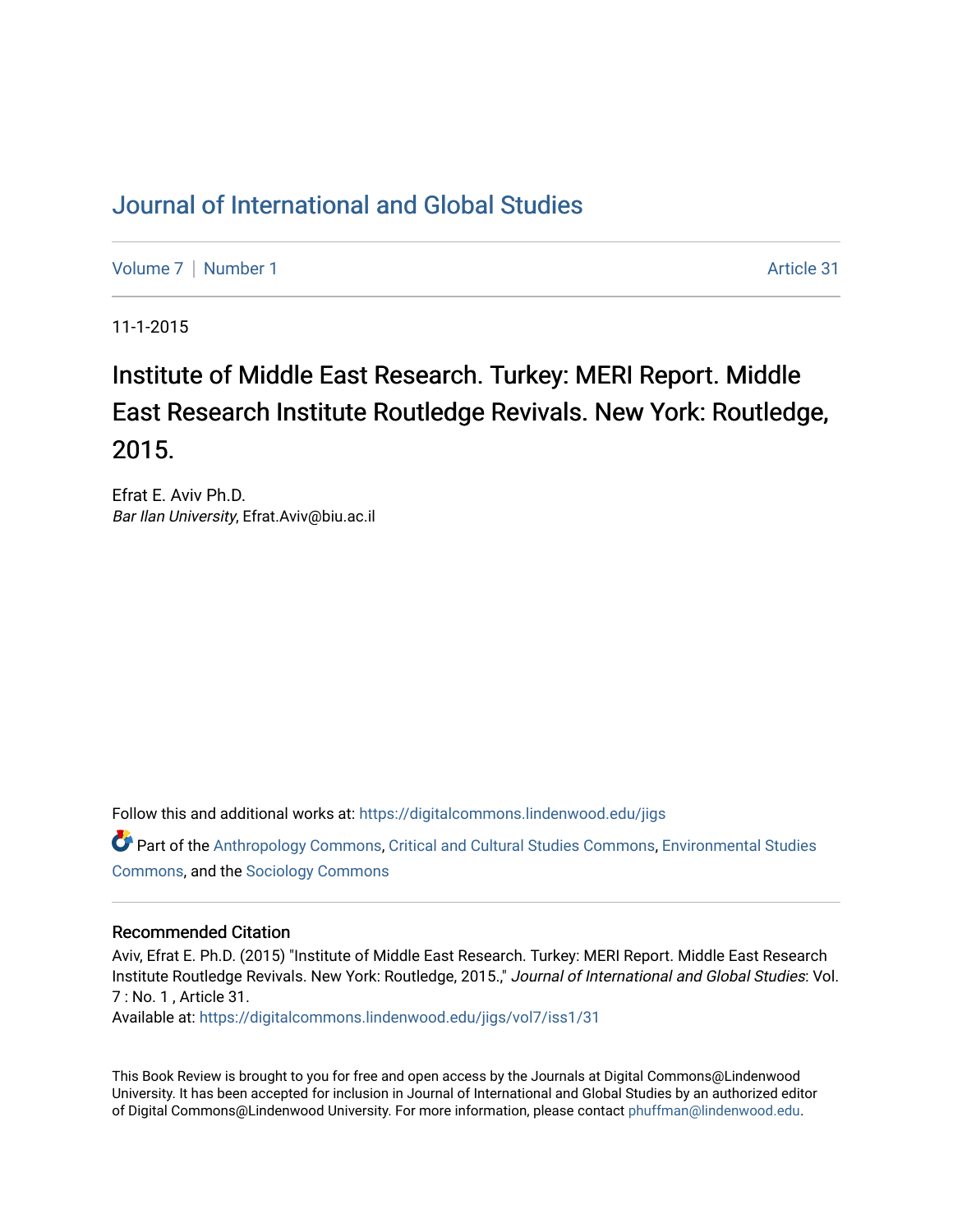## **Institute of Middle East Research.** *Turkey: MERI Report. Middle East Research Institute Routledge Revivals.* **New York: Routledge, 2015.**

The Routledge MERI report was originally published in 1985, as part of the Middle East Research Institute (MERI) Reports on the Middle East. These reports quickly established themselves as authoritative resources, containing up-to-date information on the state of affairs in the region. Whether Routledge's decision to reprint this particular book was beneficial is the main point of the following discussion.

*Turkey: MERI Report* (2015) provides a vital analysis of the political and economic issues facing Turkey at the beginning of the 1980s. Using statistical data and other relevant materials, the book attempts to explain why certain political, economic, and social events have taken place in Turkey's history. The period covered in this text, from the 1980 coup d'état through the establishment of the civilian regime under Turgut Özal in 1989, was a crucial one for and in Turkey. This period was not only affected by the political and economic uncertainties that preceded it, but the period itself also created further uncertainty, fear, and suspicion. In the text, the period of Özal's regime, which followed the coup, is somewhat over-simplistically described as a period of stability and economic liberalism and is said to have strengthened new identities (such as the Kurdish one) in Turkey.

Originally printed in 1985, the text contains a number of outdated terms (such as "USSR," for one), references to geographical borders that are no longer relevant, and some descriptions, quantities, and rates that are no longer accurate. For instance, in the years just prior to the book's printing, the Turkish population, according to the Turkish Statistical Institute, or TÜİK, "was about 46,312,000, and the number of inhabitants per square kilometer was 59 in 1982" (p. 4). However, by 2010, these numbers were already outdated. In 2010, the Turkish population was 73,722,988, and the number of persons per square kilometer was 96; by the end of 2014, the population was up to 77,695,904. Many other examples of statistics that have dramatically changed also appear in the book. For example, 55.8% of the population lived in rural areas in 1982 (p. 5), but in 2014, only 8.2% lived there. Despite containing such old data, the text correctly notes Istanbul as having historically been the most populated province in Turkey (with a 1980 population of 4,871,000 and a 2014 population of 14,377,018—though unofficial numbers list the current population as being between 18 and 20 million. Furthermore, just as in the 1980s, Istanbul remains the strongest magnet for migrants. The text also correctly notes that Turkey's population remains the youngest in relation to other countries in the EU, just as it was in the 1980s. This fact has much significance within the discussions on Turkey's candidacy for EU membership even in recent times. Some other data, while outdated, show improvement in conditions in Turkey: At the beginning of the 1980s, 65% of the total population in Turkey was literate, while today 92% is literate, and while Turkey had 1.6 million tourists visiting in 1983 (p. 110), tourism hit a record-high in 2014, when approximately 37 million tourists visited the country.

Not only are the statistics cited in the text often outdated or irrelevant, the descriptions of politics and religion are likewise irrelevant in many cases. For example, on page 6, the efforts of the founder of the Turkish republic, Mustafa Kemal Atatürk, to deemphasize Islamic traditions are described as "quite successful." It was Atatürk who inserted secular principles into the Turkish constitution and who represented the development of Turkey as a nation favoring secular republican principles. However, in 1985, when describing Atatürk's attempts to maintain Turkey's secularism as "successful," the authors could not have predicted the 2001 rise of the socially conservative Justice and Development Party (called the AK Partí or "AKP" in Turkish), which has been described as a coalition of Islamists, conservatives, and nationalists and which brought Islamic traditions back into Turkey's discourse. In addition to the outdated assessment of Atatürk' s legacy, now appearing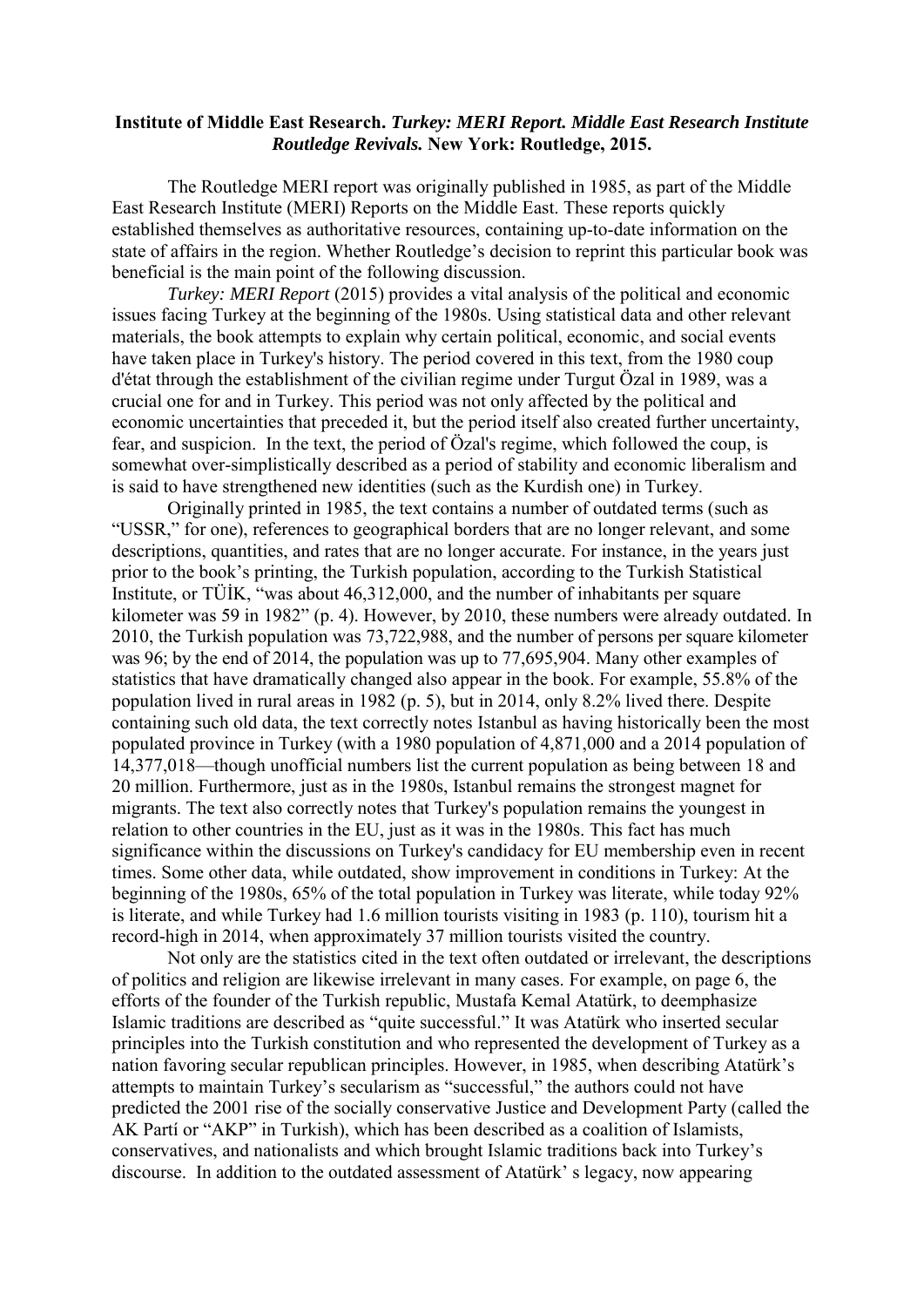somewhat less enduring than it did 30 years ago, some content on foreign policy is also old. Under "foreign relations," the authors note that "since WWII, Turkey has aligned itself rather closely with the Western bloc . . . Turkey, as part of NATO, has attempted to play the part of a good loyal ally" (p. 8). However, as Turkey's NATO membership has recently been criticized by various opinion-makers who assert that Ankara is not doing its share in fighting the militant extremist group Islamic State (IS) and thus should be thrown out of NATO, it is both interesting and important to learn that Turkey was once considered a "loyal [NATO] ally." The shift in perspective between the time of the book's original publication in 1985 and its re-printing in 2015 points to the specific historical-political transition Turkey has been undergoing during the intervening thirty years.

Despite the book's less than contemporary content, the work successfully refutes a few assumptions regarding Turkey and sharpens some lost perspectives on the country though the reader must draw these conclusions himself, as the authors, having published the text in 1985, could not have predicted the need to draw such conclusions explicitly. These assumptions primarily involve the mistaken notions (1) that Turkey's affiliation with Islamic states weakens or precludes Turkey's desire to foster authentic affiliations with Western states and (2) that Turkey's affiliation with the East—and with Islamic entities in particular is a recent phenomenon. The rise of the AK Party in the first decade of the twenty first century has led many contemporary scholars to point out the "new, dangerous" Turkish political tendency to favor the East and other Islamic countries (*i.e.*, over the West and other secular or non-Islamic states). In other words, Turkey is currently seen as a country that has lost its legitimacy by becoming less and less Western. To Western eyes, this assumption appears to be substantiated by Turkey's having taken important steps over the last few years to develop and diversify its relations with the Arab world, both on a bilateral and multilateral basis. And while, within this framework, the Turkish Ministry of Foreign Affairs established consultation mechanisms with a number of Arab countries, the inclination to create a true "balance" between West and East has not, to the satisfaction of Western observers, been sufficiently evident. However, according to the authors, the ostensible "abandonment" of.

Turkey's westward orientation derives not from an alignment with Eastern states over Western ones but from Turkey's aspiration to pursue more independent policies that serve its economic and political interests in the region, an aspiration that Turkey maintains to this day. Indeed, as evidence that Turkey's ties with Eastern states are not "new" (or necessarily inherently "dangerous") the authors point out that Turkey has historically attempted to balance its ties to both East and West. The text provides as an example, on the one hand, Turkey's courting of Arab countries in the 1960s in connection with the "Cyprus crisis" involving the Turkish invasion of the island in 1974 and its subsequent occupation of the island's northern region, the self-declared Turkish Republic of Northern Cyprus—and, on the other hand, the approaches of former Prime Minister Özal (1983-1989), who later served as president (1989-1993), in which ties with Islamic states were considered complementary to relationships with Europe. In this way, the text reminds the reader that Turkey has long struggled with balancing its secular political orientation (*i.e.*, its "Western character") with its religious traditions. The founding of the AK Party government—although it may represent a clear up-tick in this struggle—did not initiate it. As early as 1984, the Minister of Education attempted to appease a particular Islamic constituency's demand for increased adherence to more conservative practices by instating a decree requiring more modest dress for girls in the annual gymnastic performance memorializing Atatürk's start of the struggle for Independence. This decree created some opposition and serves as an example in the text of the ongoing discourse regarding Turkey's commitment to its secular ideals (which were enshrined in the 1983 constitution) and its Islamic traditions